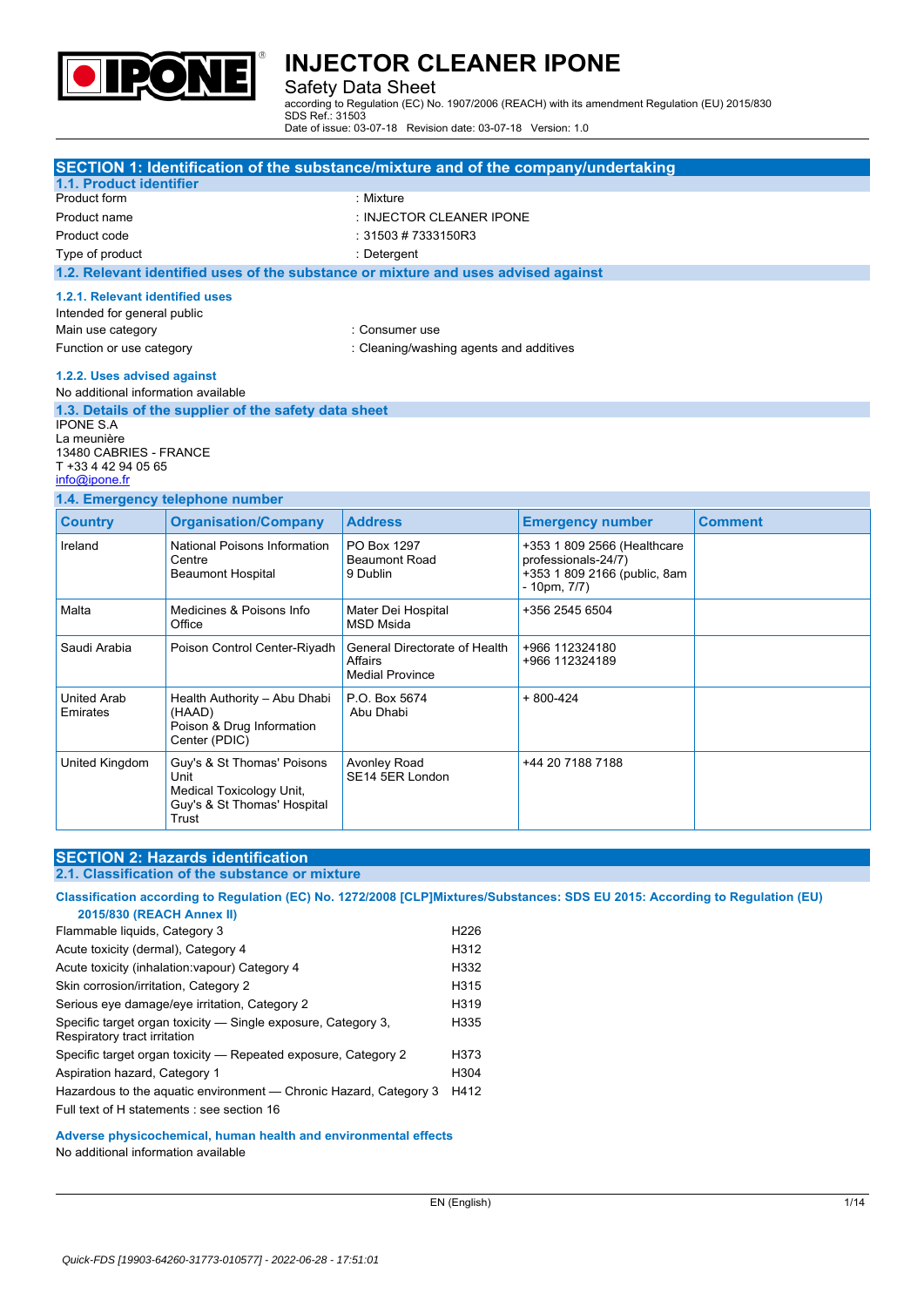Safety Data Sheet

according to Regulation (EC) No. 1907/2006 (REACH) with its amendment Regulation (EU) 2015/830

#### **2.2. Label elements Labelling according to Regulation** (EC) No. 1272/2008 [CLP] Hazard pictograms (CLP) : GHS02 GHS07 GHS08 Signal word (CLP) **in the set of the Signal word (CLP)** and the set of the set of the set of the set of the set of the set of the set of the set of the set of the set of the set of the set of the set of the set of the set Hazardous ingredients **interest in the set of the set of the set of the set of the set of the set of the set of the set of the set of the set of the set of the set of the set of the set of the set of the set of the set of** Hazard statements (CLP)  $\qquad \qquad$ : H226 - Flammable liquid and vapour. H304 - May be fatal if swallowed and enters airways. H312 - Harmful in contact with skin. H315 - Causes skin irritation. H319 - Causes serious eye irritation. H332 - Harmful if inhaled. H335 - May cause respiratory irritation. H373 - May cause damage to organs (central nervous system, kidneys, liver) through prolonged or repeated exposure. H412 - Harmful to aquatic life with long lasting effects. Precautionary statements (CLP) : P101 - If medical advice is needed, have product container or label at hand. P102 - Keep out of reach of children. P210 - Keep away from heat, hot surfaces, sparks, open flames and other ignition sources. No smoking. P260 - Do not breathe vapours. P264 - Wash hands thoroughly after handling. P271 - Use only outdoors or in a well-ventilated area. P273 - Avoid release to the environment. P280 - Wear protective gloves, protective clothing, eye protection, face protection. P301+P310 - IF SWALLOWED: Immediately call a POISON CENTER, a doctor. P331 - Do NOT induce vomiting. P305+P351+P338 - IF IN EYES: Rinse cautiously with water for several minutes. Remove contact lenses, if present and easy to do. Continue rinsing. P312 - Call a POISON CENTER, a doctor if you feel unwell. P337+P313 - If eye irritation persists: Get medical advice/attention. P403+P233 - Store in a well-ventilated place. Keep container tightly closed. P403+P235 - Store in a well-ventilated place. Keep cool. P405 - Store locked up. P501 - Dispose of contents/container to a hazardous or special waste collection point. Child-resistant fastening in the state of the Shankov Child-resistant fastening Tactile warning in the contraction of the contraction of the contraction of the contraction of the contraction of the contraction of the contraction of the contraction of the contraction of the contraction of the contracti **2.3. Other hazards**

No additional information available

#### **SECTION 3: Composition/information on ingredients 3.1. Substances** Not applicable **3.2. Mixtures Name Product identifier % Classification according to Regulation (EC) No. 1272/2008 [CLP]** xylene (mixture) (CAS-No.) 1330-20-7 (EC-No.) 215-535-7 (EC Index-No.) 601-022-00-9 (REACH-no) 01-2119488216-32 40-60 Flam. Liq. 3, H226 Acute Tox. 4 (Dermal), H312 Acute Tox. 4 (Inhalation), H332 Skin Irrit. 2, H315 Eye Irrit. 2, H319 STOT SE 3, H335 STOT RE 2, H373 Asp. Tox. 1, H304 15-30 Flam. Liq. 3, H226

(EC-No.) 203-551-7 (EC Index-No.) 603-008-00-8 (REACH-no) 01-2119473979-13

4-methylpentan-2-ol (CAS-No.) 108-11-2

Eye Irrit. 2, H319 STOT SE 3, H335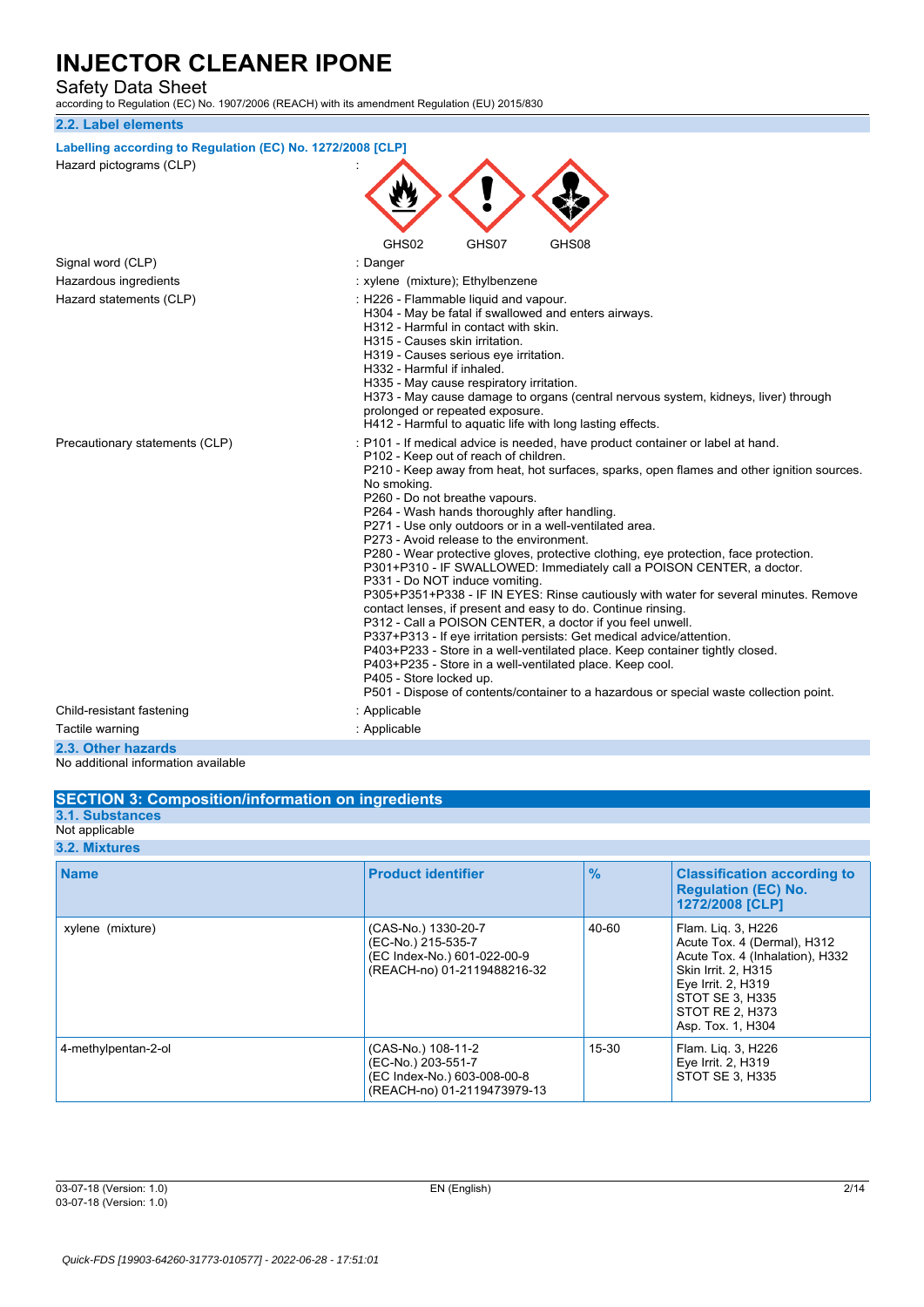Safety Data Sheet according to Regulation (EC) No. 1907/2006 (REACH) with its amendment Regulation (EU) 2015/830

| Ethylbenzene                                                                                                                          | (CAS-No.) 100-41-4<br>(EC-No.) 202-849-4<br>(EC Index-No.) 601-023-00-4<br>(REACH-no) 01-2119489370-35 | $5 - 15$                             | Flam. Lig. 2, H225<br>Acute Tox. 4 (Inhalation), H332<br>STOT RE 2, H373<br>Asp. Tox. 1, H304<br>Aquatic Chronic 3, H412                                 |  |  |
|---------------------------------------------------------------------------------------------------------------------------------------|--------------------------------------------------------------------------------------------------------|--------------------------------------|----------------------------------------------------------------------------------------------------------------------------------------------------------|--|--|
| oleic acid, compound with (Z)-N-octadec-9-<br>enylpropane-1,3-diamine (2:1)                                                           | (CAS-No.) 34140-91-5<br>(EC-No.) 251-846-4<br>(REACH-no) 01-2119974119-29                              | $3$                                  | Skin Irrit. 2, H315<br>Eye Irrit. 2, H319<br>STOT RE 2, H373<br>Aquatic Acute 1, H400 (M=10)<br>Aquatic Chronic 2, H411                                  |  |  |
| Phenol, (dimethylamino)methyl-, polyisobutylene<br>derivs.                                                                            | (EC-No.) polymer                                                                                       | $3$                                  | Aquatic Chronic 3, H412                                                                                                                                  |  |  |
| Toluene                                                                                                                               | (CAS-No.) 108-88-3<br>(EC-No.) 203-625-9<br>(EC Index-No.) 601-021-00-3<br>(REACH-no) 01-2119471310-51 | < 1                                  | Flam. Liq. 2, H225<br><b>Skin Irrit. 2, H315</b><br>Repr. 2, H361d<br>STOT SE 3, H336<br>STOT RE 2, H373<br>Asp. Tox. 1, H304<br>Aquatic Chronic 3, H412 |  |  |
| naphthalene<br>substance with a Community workplace exposure limit<br>substance with national workplace exposure limit(s)<br>(BE, FR) | (CAS-No.) 91-20-3<br>(EC-No.) 202-049-5<br>(EC Index-No.) 601-052-00-2                                 | < 0.1                                | Flam. Sol. 2, H228<br>Acute Tox. 4 (Oral), H302<br>Carc. 2, H351<br>Aquatic Acute 1, H400<br>Aquatic Chronic 1, H410                                     |  |  |
| <b>Specific concentration limits:</b>                                                                                                 |                                                                                                        |                                      |                                                                                                                                                          |  |  |
| <b>Name</b>                                                                                                                           | <b>Product identifier</b>                                                                              | <b>Specific concentration limits</b> |                                                                                                                                                          |  |  |
| 4-methylpentan-2-ol                                                                                                                   | (CAS-No.) 108-11-2<br>(EC-No.) 203-551-7<br>(EC Index-No.) 603-008-00-8<br>(REACH-no) 01-2119473979-13 | (C > = 25) STOT SE 3, H335           |                                                                                                                                                          |  |  |

#### Full text of H-statements: see section 16

| <b>SECTION 4: First aid measures</b>                                            |                                                                                                                                       |
|---------------------------------------------------------------------------------|---------------------------------------------------------------------------------------------------------------------------------------|
| 4.1. Description of first aid measures                                          |                                                                                                                                       |
| First-aid measures general                                                      | : Never give anything by mouth to an unconscious person. If medical advice is needed, have<br>product container or label at hand.     |
| First-aid measures after inhalation                                             | : If breathing is difficult, remove victim to fresh air and keep at rest in a position comfortable<br>for breathing.                  |
| First-aid measures after skin contact                                           | : Remove contaminated clothes. Wash skin with plenty of water. Wash contaminated<br>clothing before reuse.                            |
| First-aid measures after eye contact                                            | : IF IN EYES: Rinse cautiously with water for several minutes. Remove contact lenses, if<br>present and easy to do. Continue rinsing. |
| First-aid measures after ingestion                                              | : Do NOT induce vomiting. Immediately call a POISON CENTER/doctor.                                                                    |
| 4.2. Most important symptoms and effects, both acute and delayed                |                                                                                                                                       |
| Symptoms/effects after inhalation                                               | : Harmful if inhaled. May cause respiratory irritation.                                                                               |
| Symptoms/effects after skin contact                                             | : Harmful in contact with skin. Causes skin irritation.                                                                               |
| Symptoms/effects after eye contact                                              | : Causes serious eye irritation.                                                                                                      |
| Symptoms/effects after ingestion                                                | : May be fatal if swallowed and enters airways.                                                                                       |
| 4.3. Indication of any immediate medical attention and special treatment needed |                                                                                                                                       |

Treat symptomatically.

| <b>SECTION 5: Firefighting measures</b>                    |                                                                                                      |      |
|------------------------------------------------------------|------------------------------------------------------------------------------------------------------|------|
| 5.1. Extinguishing media                                   |                                                                                                      |      |
| Suitable extinguishing media                               | : Carbon dioxide. Water spray. Dry powder. Foam.                                                     |      |
| Unsuitable extinguishing media                             | : Do not use a heavy water stream.                                                                   |      |
| 5.2. Special hazards arising from the substance or mixture |                                                                                                      |      |
| Fire hazard                                                | : Flammable liquid and vapour.                                                                       |      |
| Hazardous decomposition products in case of fire           | : Incomplete combustion releases dangerous carbon monoxide, carbon dioxide and other<br>toxic gases. |      |
| 5.3. Advice for firefighters                               |                                                                                                      |      |
| Firefighting instructions                                  | : Exercise caution when fighting any chemical fire.                                                  |      |
| Protection during firefighting                             | : Do not enter fire area without proper protective equipment, including respiratory protection.      |      |
| 03-07-18 (Version: 1.0)                                    | EN (English)                                                                                         | 3/14 |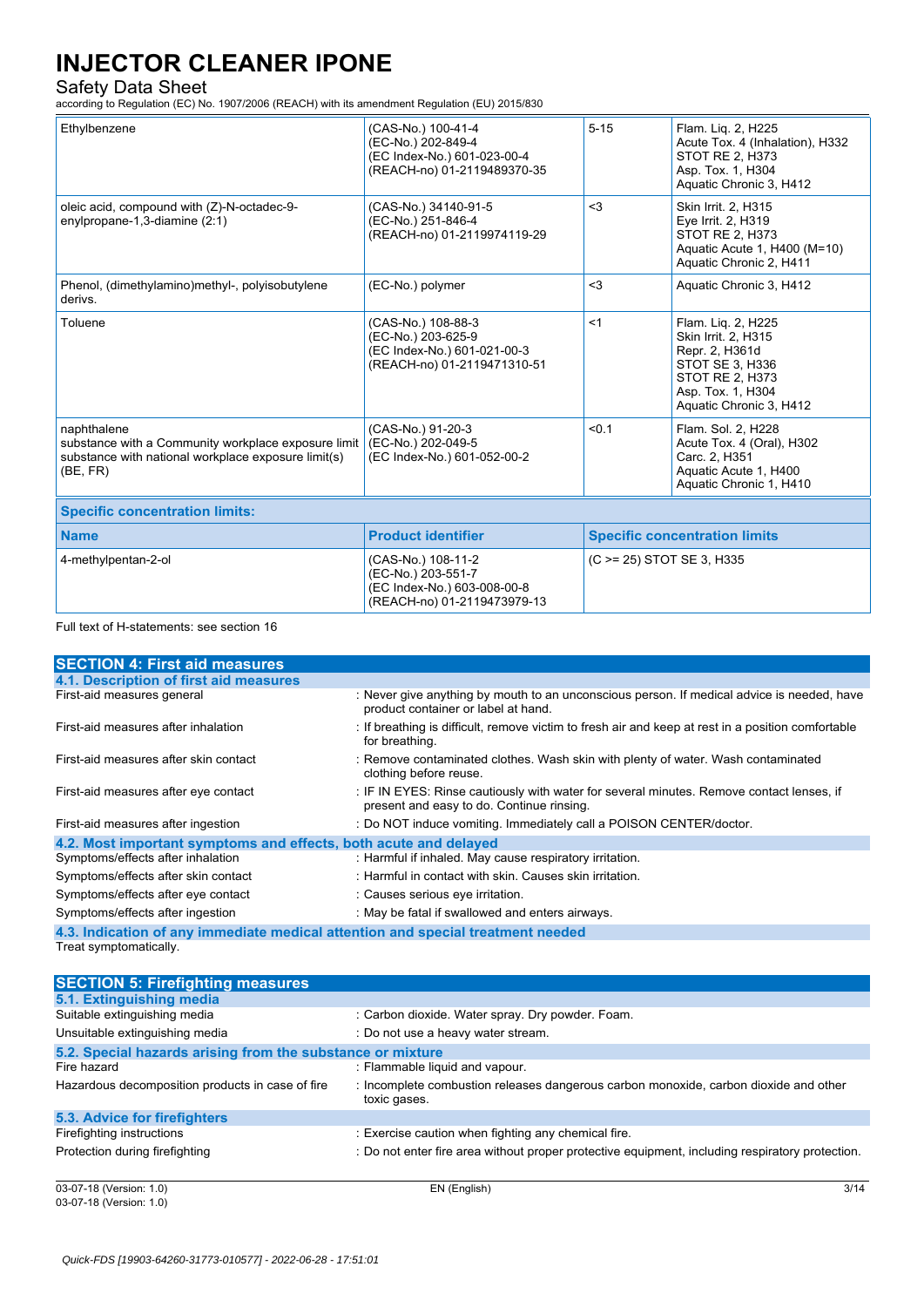Safety Data Sheet according to Regulation (EC) No. 1907/2006 (REACH) with its amendment Regulation (EU) 2015/830

Other information **interest in the controller of the CO**ther information interior controllers of the controllers controllers of the controllers of the controllers of the controllers of the controllers of the controllers of

| <b>SECTION 6: Accidental release measures</b>                            |                                                                                                                                                                                                              |
|--------------------------------------------------------------------------|--------------------------------------------------------------------------------------------------------------------------------------------------------------------------------------------------------------|
| 6.1. Personal precautions, protective equipment and emergency procedures |                                                                                                                                                                                                              |
| General measures                                                         | : Evacuate area. Eliminate every possible source of ignition. Ensure adequate ventilation,<br>especially in confined areas. Keep public away from danger area. Equip cleanup crew with<br>proper protection. |
| 6.1.1. For non-emergency personnel                                       |                                                                                                                                                                                                              |
| No additional information available                                      |                                                                                                                                                                                                              |
| 6.1.2. For emergency responders                                          |                                                                                                                                                                                                              |
| No additional information available                                      |                                                                                                                                                                                                              |
| <b>6.2. Environmental precautions</b>                                    |                                                                                                                                                                                                              |
|                                                                          | Dike for recovery or absorb with appropriate material. Prevent entry to sewers and public waters. Notify authorities if liquid enters sewers or public                                                       |
| waters.                                                                  |                                                                                                                                                                                                              |
| 6.3. Methods and material for containment and cleaning up                |                                                                                                                                                                                                              |
| For containment                                                          | : Recover the product with absorbent material.                                                                                                                                                               |
| Methods for cleaning up                                                  | : Clean up any spills as soon as possible, using an absorbent material to collect it.                                                                                                                        |
| 6.4. Reference to other sections                                         |                                                                                                                                                                                                              |
| "Disposal considerations".                                               | For further information refer to section 8: "Exposure controls/personal protection". For disposal of solid materials or residues refer to section 13:                                                        |

| <b>SECTION 7: Handling and storage</b>                            |                                                                                          |
|-------------------------------------------------------------------|------------------------------------------------------------------------------------------|
| 7.1. Precautions for safe handling                                |                                                                                          |
| Additional hazards when processed                                 | : Flammable liquid and vapour.                                                           |
| Precautions for safe handling                                     | : Do not eat, drink or smoke when using this product.                                    |
| Hygiene measures                                                  | : Wash contaminated clothing before reuse. Always wash hands after handling the product. |
| 7.2. Conditions for safe storage, including any incompatibilities |                                                                                          |
| <b>Technical measures</b>                                         | : Provide local exhaust or general room ventilation.                                     |
| Storage conditions                                                | : Store in a closed container. Keep out of frost.                                        |
| Heat and ignition sources                                         | : Keep away from naked flames/heat. Keep away from ignition sources.                     |
| Storage area                                                      | : Store in a dry place. Store in a well-ventilated place.                                |
| Special rules on packaging                                        | : Store in original container.                                                           |
| 7.3. Specific end use(s)                                          |                                                                                          |

No additional information available

## **SECTION 8: Exposure controls/personal protection**

| 8.1. Control parameters |                                       |                                                                                                                                                                                                                                                                                                                                                                                                                                                                                                                                        |
|-------------------------|---------------------------------------|----------------------------------------------------------------------------------------------------------------------------------------------------------------------------------------------------------------------------------------------------------------------------------------------------------------------------------------------------------------------------------------------------------------------------------------------------------------------------------------------------------------------------------------|
| naphthalene (91-20-3)   |                                       |                                                                                                                                                                                                                                                                                                                                                                                                                                                                                                                                        |
| EU                      | Local name                            | Naphthalene                                                                                                                                                                                                                                                                                                                                                                                                                                                                                                                            |
| EU                      | IOELV TWA (mg/m <sup>3</sup> )        | 50 mg/ $m3$                                                                                                                                                                                                                                                                                                                                                                                                                                                                                                                            |
| <b>EU</b>               | IOELV TWA (ppm)                       | 10 ppm                                                                                                                                                                                                                                                                                                                                                                                                                                                                                                                                 |
| EU                      | <b>Notes</b>                          | (Year of adoption 2010)                                                                                                                                                                                                                                                                                                                                                                                                                                                                                                                |
| EU                      | Regulatory reference                  | COMMISSION DIRECTIVE 91/322/EEC; SCOEL<br>Recommendations                                                                                                                                                                                                                                                                                                                                                                                                                                                                              |
| Belgium                 | Local name                            | Naphtalène # Naftaleen                                                                                                                                                                                                                                                                                                                                                                                                                                                                                                                 |
| Belgium                 | Limit value $(mg/m3)$                 | 53 mg/ $m3$                                                                                                                                                                                                                                                                                                                                                                                                                                                                                                                            |
| Belgium                 | Limit value (ppm)                     | $10$ ppm                                                                                                                                                                                                                                                                                                                                                                                                                                                                                                                               |
| Belgium                 | Short time value (mg/m <sup>3</sup> ) | $80 \text{ mg/m}^3$                                                                                                                                                                                                                                                                                                                                                                                                                                                                                                                    |
| Belgium                 | Short time value (ppm)                | 15 ppm                                                                                                                                                                                                                                                                                                                                                                                                                                                                                                                                 |
| Belgium                 | Remark (BE)                           | D: la mention "D" signifie que la résorption de l'agent,<br>via la peau, les muqueuses ou les yeux, constitue une<br>partie importante de l'exposition totale. Cette résorption<br>peut se faire tant par contact direct que par présence de<br>l'agent dans l'air. # D: de vermelding "D" betekent dat<br>de opname van het agens via de huid, de slijmvliezen of<br>de ogen een belangrijk deel van de totale blootstelling<br>vormt. Deze opname kan het gevolg zijn van zowel<br>direct contact als zijn aanwezigheid in de lucht. |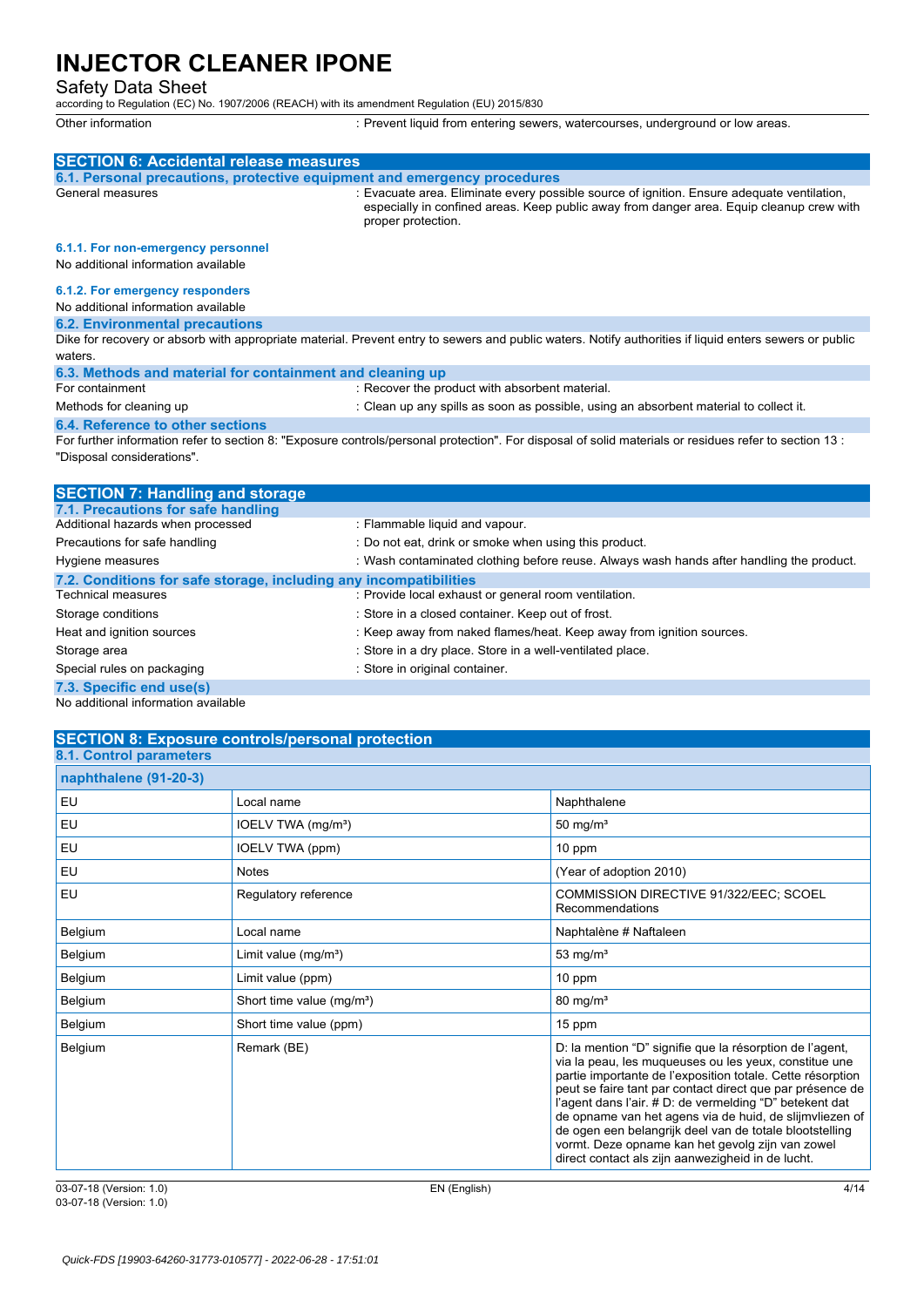Safety Data Sheet according to Regulation (EC) No. 1907/2006 (REACH) with its amendment Regulation (EU) 2015/830

#### **naphthalene (91-20-3)**

| $\frac{1}{2}$ $\frac{1}{2}$ $\frac{1}{2}$ $\frac{1}{2}$ $\frac{1}{2}$ $\frac{1}{2}$ $\frac{1}{2}$ $\frac{1}{2}$ |                          |                                                                               |
|-----------------------------------------------------------------------------------------------------------------|--------------------------|-------------------------------------------------------------------------------|
| Belgium                                                                                                         | Regulatory reference     | Koninklijk besluit/Arrêté royal 11/03/2002                                    |
| France                                                                                                          | Local name               | Naphtalène                                                                    |
| France                                                                                                          | VME (mg/m <sup>3</sup> ) | 50 mg/ $m3$                                                                   |
| France                                                                                                          | VME (ppm)                | $10$ ppm                                                                      |
| France                                                                                                          | Note (FR)                | Valeurs recommandées/admises; substance classée<br>cancérogène de catégorie 2 |
| France                                                                                                          | Regulatory reference     | Circulaire du Ministère du travail (réf.: INRS ED 984,<br>2016)               |

| xylene (mixture) (1330-20-7) |                                       |                                                                                                                                                                                                                                                                                                                                                                                                                                                                                                                                        |  |  |
|------------------------------|---------------------------------------|----------------------------------------------------------------------------------------------------------------------------------------------------------------------------------------------------------------------------------------------------------------------------------------------------------------------------------------------------------------------------------------------------------------------------------------------------------------------------------------------------------------------------------------|--|--|
| EU                           | Local name                            | Xylene, mixed isomers, pure                                                                                                                                                                                                                                                                                                                                                                                                                                                                                                            |  |  |
| EU                           | IOELV TWA (mg/m <sup>3</sup> )        | 221 mg/m $3$                                                                                                                                                                                                                                                                                                                                                                                                                                                                                                                           |  |  |
| EU                           | IOELV TWA (ppm)                       | 50 ppm                                                                                                                                                                                                                                                                                                                                                                                                                                                                                                                                 |  |  |
| EU                           | IOELV STEL (mg/m <sup>3</sup> )       | 442 mg/ $m3$                                                                                                                                                                                                                                                                                                                                                                                                                                                                                                                           |  |  |
| EU                           | IOELV STEL (ppm)                      | 100 ppm                                                                                                                                                                                                                                                                                                                                                                                                                                                                                                                                |  |  |
| EU                           | Notes                                 | Skin                                                                                                                                                                                                                                                                                                                                                                                                                                                                                                                                   |  |  |
| EU                           | Regulatory reference                  | COMMISSION DIRECTIVE 2000/39/EC                                                                                                                                                                                                                                                                                                                                                                                                                                                                                                        |  |  |
| Belgium                      | Local name                            | Xylène, isomères mixtes, purs # Xyleen, mengsel van<br>isomeren, zuiver                                                                                                                                                                                                                                                                                                                                                                                                                                                                |  |  |
| Belgium                      | Limit value $(mg/m3)$                 | 221 mg/m $3$                                                                                                                                                                                                                                                                                                                                                                                                                                                                                                                           |  |  |
| Belgium                      | Limit value (ppm)                     | 50 ppm                                                                                                                                                                                                                                                                                                                                                                                                                                                                                                                                 |  |  |
| Belgium                      | Short time value (mg/m <sup>3</sup> ) | 442 mg/m <sup>3</sup>                                                                                                                                                                                                                                                                                                                                                                                                                                                                                                                  |  |  |
| Belgium                      | Short time value (ppm)                | $100$ ppm                                                                                                                                                                                                                                                                                                                                                                                                                                                                                                                              |  |  |
| Belgium                      | Remark (BE)                           | D: la mention "D" signifie que la résorption de l'agent,<br>via la peau, les muqueuses ou les yeux, constitue une<br>partie importante de l'exposition totale. Cette résorption<br>peut se faire tant par contact direct que par présence de<br>l'agent dans l'air. # D: de vermelding "D" betekent dat<br>de opname van het agens via de huid, de slijmvliezen of<br>de ogen een belangrijk deel van de totale blootstelling<br>vormt. Deze opname kan het gevolg zijn van zowel<br>direct contact als zijn aanwezigheid in de lucht. |  |  |
| Belgium                      | Regulatory reference                  | Koninklijk besluit/Arrêté royal 11/03/2002                                                                                                                                                                                                                                                                                                                                                                                                                                                                                             |  |  |
| France                       | Local name                            | Xylène, isomères mixtes, purs                                                                                                                                                                                                                                                                                                                                                                                                                                                                                                          |  |  |
| France                       | VME (mg/m <sup>3</sup> )              | $221$ mg/m <sup>3</sup>                                                                                                                                                                                                                                                                                                                                                                                                                                                                                                                |  |  |
| France                       | VME (ppm)                             | 50 ppm                                                                                                                                                                                                                                                                                                                                                                                                                                                                                                                                 |  |  |
| France                       | $VLE$ (mg/m <sup>3</sup> )            | 442 mg/m <sup>3</sup>                                                                                                                                                                                                                                                                                                                                                                                                                                                                                                                  |  |  |
| France                       | VLE (ppm)                             | $100$ ppm                                                                                                                                                                                                                                                                                                                                                                                                                                                                                                                              |  |  |
| France                       | Note (FR)                             | Valeurs règlementaires contraignantes; risque de<br>pénétration percutanée                                                                                                                                                                                                                                                                                                                                                                                                                                                             |  |  |
| France                       | Regulatory reference                  | Article R4412-149 du Code du travail (réf.: INRS ED<br>984, 2016)                                                                                                                                                                                                                                                                                                                                                                                                                                                                      |  |  |

| <b>Ethylbenzene (100-41-4)</b> |                                 |                       |  |  |
|--------------------------------|---------------------------------|-----------------------|--|--|
| EU                             | Local name                      | Ethylbenzene          |  |  |
| EU                             | IOELV TWA (mg/m <sup>3</sup> )  | 442 mg/m <sup>3</sup> |  |  |
| EU                             | IOELV TWA (ppm)                 | $100$ ppm             |  |  |
| EU                             | IOELV STEL (mg/m <sup>3</sup> ) | 884 mg/m <sup>3</sup> |  |  |
| EU                             | IOELV STEL (ppm)                | $200$ ppm             |  |  |
| EU                             | <b>Notes</b>                    | Skin                  |  |  |

03-07-18 (Version: 1.0) EN (English) 5/14 03-07-18 (Version: 1.0)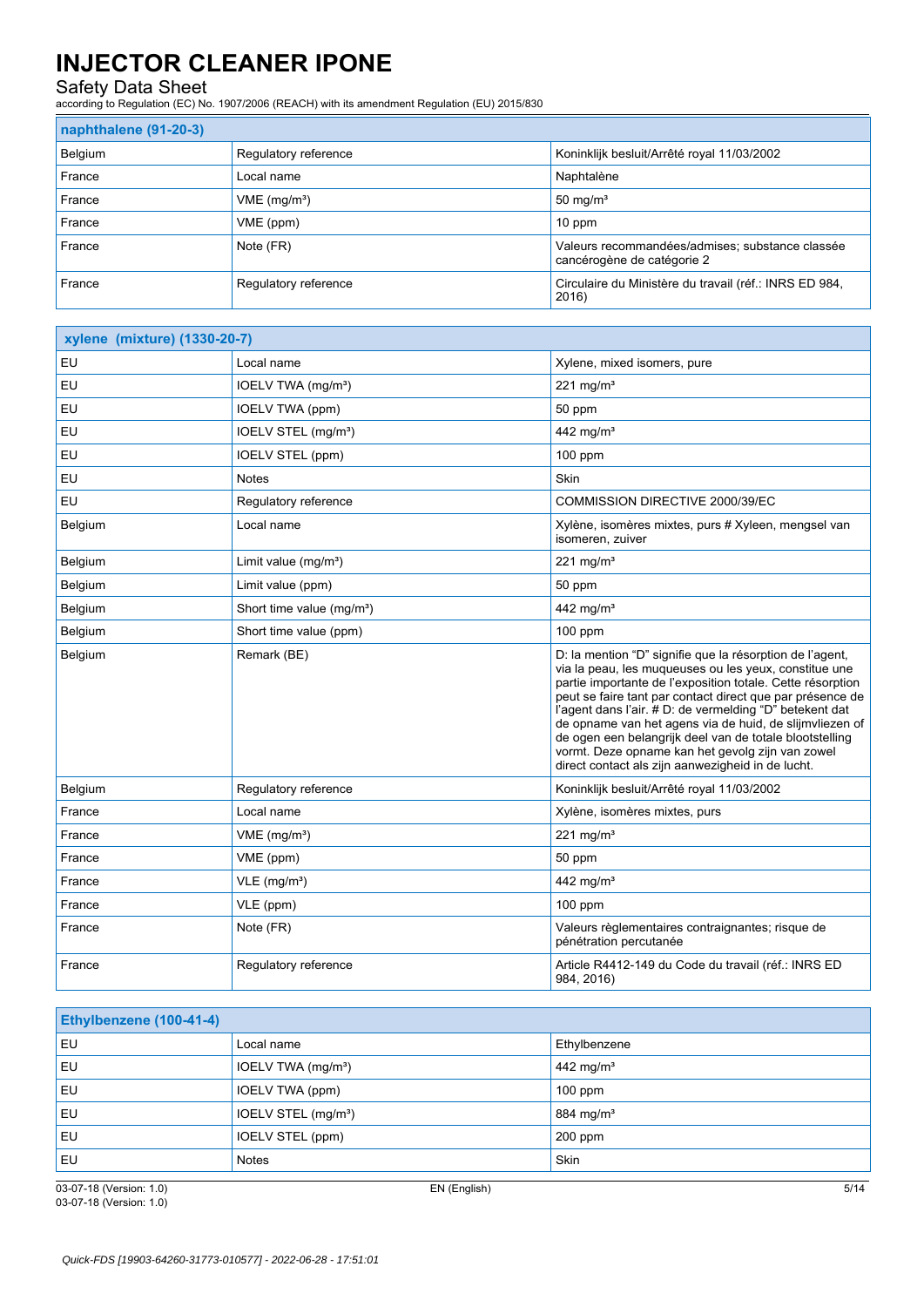## Safety Data Sheet

according to Regulation (EC) No. 1907/2006 (REACH) with its amendment Regulation (EU) 2015/830

## **Ethylbenzene (100-41-4)** EU Regulatory reference COMMISSION DIRECTIVE 2000/39/EC **France** Ethylbenzène **Local name Ethylbenzène** France **VME** (mg/m<sup>3</sup>) 88,4 mg/m<sup>3</sup> France **VME** (ppm) 20 ppm France  $VLE (mg/m<sup>3</sup>)$ France  $\vert$  VLE (ppm) 100 ppm France Note (FR) Note (FR) Note (FR) Note (FR) Note (FR) Note (FR) Note (FR) Note (FR) Note (FR) Note (FR) Note (FR) Note (FR) Note (FR) Note (FR) Note (FR) Note (FR) Note (FR) Note (FR) Note (FR) Note (FR) Note (FR) Note pénétration percutanée France Regulatory reference **Article R4412-149 du Code du travail (réf.: INRS ED** 984, 2016)

| <b>Toluene (108-88-3)</b> |                                       |                        |                |                                                                                                                                                                                                                                                                                                                                                                                                                                                                                                                                        |                                            |                 |
|---------------------------|---------------------------------------|------------------------|----------------|----------------------------------------------------------------------------------------------------------------------------------------------------------------------------------------------------------------------------------------------------------------------------------------------------------------------------------------------------------------------------------------------------------------------------------------------------------------------------------------------------------------------------------------|--------------------------------------------|-----------------|
| EU                        | Local name                            |                        |                | Toluene                                                                                                                                                                                                                                                                                                                                                                                                                                                                                                                                |                                            |                 |
| EU                        | IOELV TWA (mg/m <sup>3</sup> )        |                        |                | 192 mg/m <sup>3</sup>                                                                                                                                                                                                                                                                                                                                                                                                                                                                                                                  |                                            |                 |
| EU                        | IOELV TWA (ppm)                       |                        |                | 50 ppm                                                                                                                                                                                                                                                                                                                                                                                                                                                                                                                                 |                                            |                 |
| EU                        | IOELV STEL (mg/m <sup>3</sup> )       |                        |                | 384 mg/m <sup>3</sup>                                                                                                                                                                                                                                                                                                                                                                                                                                                                                                                  |                                            |                 |
| EU                        | IOELV STEL (ppm)                      |                        |                | 100 ppm                                                                                                                                                                                                                                                                                                                                                                                                                                                                                                                                |                                            |                 |
| EU                        | <b>Notes</b>                          |                        |                | skin                                                                                                                                                                                                                                                                                                                                                                                                                                                                                                                                   |                                            |                 |
| EU                        | Regulatory reference                  |                        |                | COMMISSION DIRECTIVE 2006/15/EC                                                                                                                                                                                                                                                                                                                                                                                                                                                                                                        |                                            |                 |
| Belgium                   | Local name                            |                        |                |                                                                                                                                                                                                                                                                                                                                                                                                                                                                                                                                        | Toluène # Tolueen                          |                 |
| Belgium                   | Limit value $(mq/m^3)$                |                        |                | $77 \text{ mg/m}^3$                                                                                                                                                                                                                                                                                                                                                                                                                                                                                                                    |                                            |                 |
| Belgium                   | Limit value (ppm)                     |                        |                | 20 ppm                                                                                                                                                                                                                                                                                                                                                                                                                                                                                                                                 |                                            |                 |
| Belgium                   | Short time value (mg/m <sup>3</sup> ) |                        |                | 384 mg/m <sup>3</sup>                                                                                                                                                                                                                                                                                                                                                                                                                                                                                                                  |                                            |                 |
| Belgium                   | Short time value (ppm)                |                        |                | $100$ ppm                                                                                                                                                                                                                                                                                                                                                                                                                                                                                                                              |                                            |                 |
| Belgium                   | Remark (BE)                           |                        |                | D: la mention "D" signifie que la résorption de l'agent,<br>via la peau, les muqueuses ou les yeux, constitue une<br>partie importante de l'exposition totale. Cette résorption<br>peut se faire tant par contact direct que par présence de<br>l'agent dans l'air. # D: de vermelding "D" betekent dat<br>de opname van het agens via de huid, de slijmvliezen of<br>de ogen een belangrijk deel van de totale blootstelling<br>vormt. Deze opname kan het gevolg zijn van zowel<br>direct contact als zijn aanwezigheid in de lucht. |                                            |                 |
| Belgium                   | Regulatory reference                  |                        |                |                                                                                                                                                                                                                                                                                                                                                                                                                                                                                                                                        | Koninklijk besluit/Arrêté royal 11/03/2002 |                 |
| France                    | Local name                            |                        |                | Toluène                                                                                                                                                                                                                                                                                                                                                                                                                                                                                                                                |                                            |                 |
| France                    | VME (mg/m <sup>3</sup> )              |                        |                | 76,8 mg/m <sup>3</sup>                                                                                                                                                                                                                                                                                                                                                                                                                                                                                                                 |                                            |                 |
| France                    | VME (ppm)                             |                        |                | 20 ppm                                                                                                                                                                                                                                                                                                                                                                                                                                                                                                                                 |                                            |                 |
| France                    | $VLE$ (mg/m <sup>3</sup> )            |                        |                | 384 mg/m <sup>3</sup>                                                                                                                                                                                                                                                                                                                                                                                                                                                                                                                  |                                            |                 |
| France                    | VLE (ppm)                             |                        |                | $100$ ppm                                                                                                                                                                                                                                                                                                                                                                                                                                                                                                                              |                                            |                 |
| France                    | Note (FR)                             |                        |                | Valeurs règlementaires contraignantes; substance<br>classée toxique pour la reproduction de catégorie 2;<br>risque de pénétration percutanée                                                                                                                                                                                                                                                                                                                                                                                           |                                            |                 |
| France                    |                                       | Regulatory reference   |                | Article R4412-149 du Code du travail (réf.: INRS ED<br>984, 2016)                                                                                                                                                                                                                                                                                                                                                                                                                                                                      |                                            |                 |
| 8.2. Exposure controls    |                                       |                        |                |                                                                                                                                                                                                                                                                                                                                                                                                                                                                                                                                        |                                            |                 |
| Hand protection:          |                                       |                        |                |                                                                                                                                                                                                                                                                                                                                                                                                                                                                                                                                        |                                            |                 |
| Gloves. EN 374            |                                       |                        |                |                                                                                                                                                                                                                                                                                                                                                                                                                                                                                                                                        |                                            |                 |
| Type<br><b>Material</b>   |                                       | Permeation             | Thickness (mm) |                                                                                                                                                                                                                                                                                                                                                                                                                                                                                                                                        | Penetration                                | <b>Standard</b> |
| Gloves                    | Nitrile rubber (NBR)                  | $6$ ( $>$ 480 minutes) |                |                                                                                                                                                                                                                                                                                                                                                                                                                                                                                                                                        | 3(>0.65)                                   | <b>EN 374</b>   |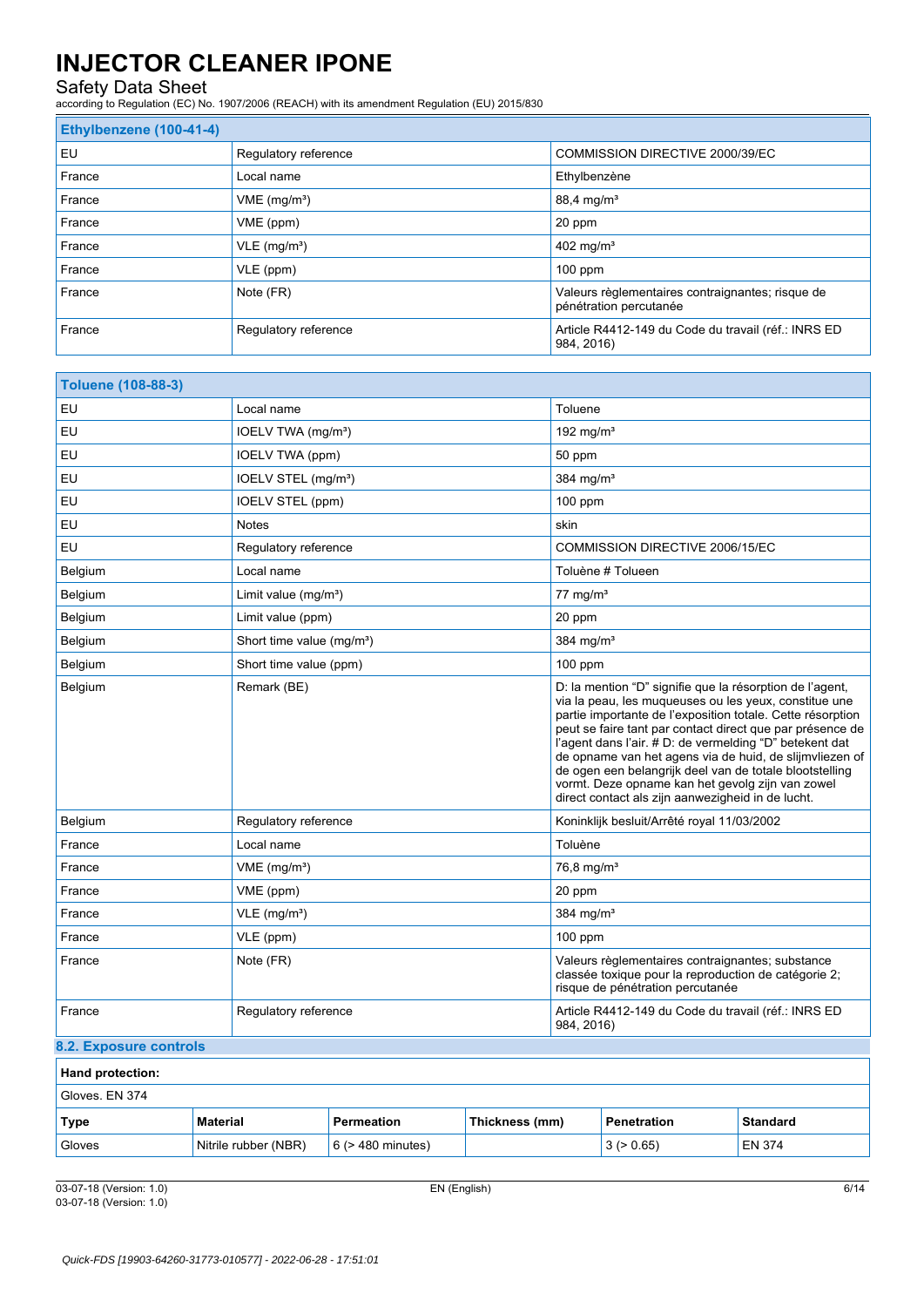## Safety Data Sheet

according to Regulation (EC) No. 1907/2006 (REACH) with its amendment Regulation (EU) 2015/830

| Eye protection:                            |                    |                        |                 |
|--------------------------------------------|--------------------|------------------------|-----------------|
| Safety glasses. EN 166                     |                    |                        |                 |
| <b>Type</b>                                | <b>Use</b>         | <b>Characteristics</b> | <b>Standard</b> |
| Safety glasses                             |                    | With side shields      | EN 166          |
| Skin and body protection:                  |                    |                        |                 |
| Wear suitable protective clothing          |                    |                        |                 |
| <b>Respiratory protection:</b>             |                    |                        |                 |
| Good ventilation of the workplace required |                    |                        |                 |
| <b>Device</b>                              | <b>Filter type</b> | Condition              | <b>Standard</b> |
| Breathing equipment                        | Gas/vapour filter  | Vapour protection      |                 |

#### **Personal protective equipment symbol(s):**



| <b>SECTION 9: Physical and chemical properties</b>               |                                             |  |
|------------------------------------------------------------------|---------------------------------------------|--|
| 9.1. Information on basic physical and chemical properties       |                                             |  |
| Physical state                                                   | : Liquid                                    |  |
| Appearance                                                       | : clear.                                    |  |
| Colour                                                           | : Yellow.                                   |  |
| Odour                                                            | : No data available                         |  |
| Odour threshold                                                  | : No data available                         |  |
| pH                                                               | : No data available                         |  |
| Relative evaporation rate (butylacetate=1)                       | : No data available                         |  |
| Melting point                                                    | : No data available                         |  |
| Freezing point                                                   | : No data available                         |  |
| Boiling point                                                    | : No data available                         |  |
| Flash point                                                      | : 27 $^{\circ}$ C                           |  |
| Auto-ignition temperature                                        | : No data available                         |  |
| Decomposition temperature                                        | : No data available                         |  |
| Flammability (solid, gas)                                        | : No data available                         |  |
| Vapour pressure                                                  | : No data available                         |  |
| Relative vapour density at 20 °C                                 | : No data available                         |  |
| Relative density                                                 | : No data available                         |  |
| Density                                                          | : $0,863 - 0,873$ g/cm <sup>3</sup> (20°C)  |  |
| Solubility                                                       | : No data available                         |  |
| Log Pow                                                          | : No data available                         |  |
| Viscosity, kinematic                                             | : < 20 mm <sup>2</sup> /s (40 $^{\circ}$ C) |  |
| Viscosity, dynamic                                               | : No data available                         |  |
| <b>Explosive properties</b>                                      | : No data available                         |  |
| Oxidising properties                                             | : No data available                         |  |
| <b>Explosive limits</b>                                          | : No data available                         |  |
| 9.2. Other information                                           |                                             |  |
| No additional information available                              |                                             |  |
|                                                                  |                                             |  |
| <b>SECTION 10: Stability and reactivity</b>                      |                                             |  |
| <b>10.1. Reactivity</b><br>Stable under normal conditions of use |                                             |  |

03-07-18 (Version: 1.0) EN (English) 7/14 Stable under normal conditions of use. **10.2. Chemical stability** Stable under normal conditions. **10.3. Possibility of hazardous reactions** Not established. **10.4. Conditions to avoid** Heat. Open flame. Sparks. Water, humidity. Freezing.

03-07-18 (Version: 1.0)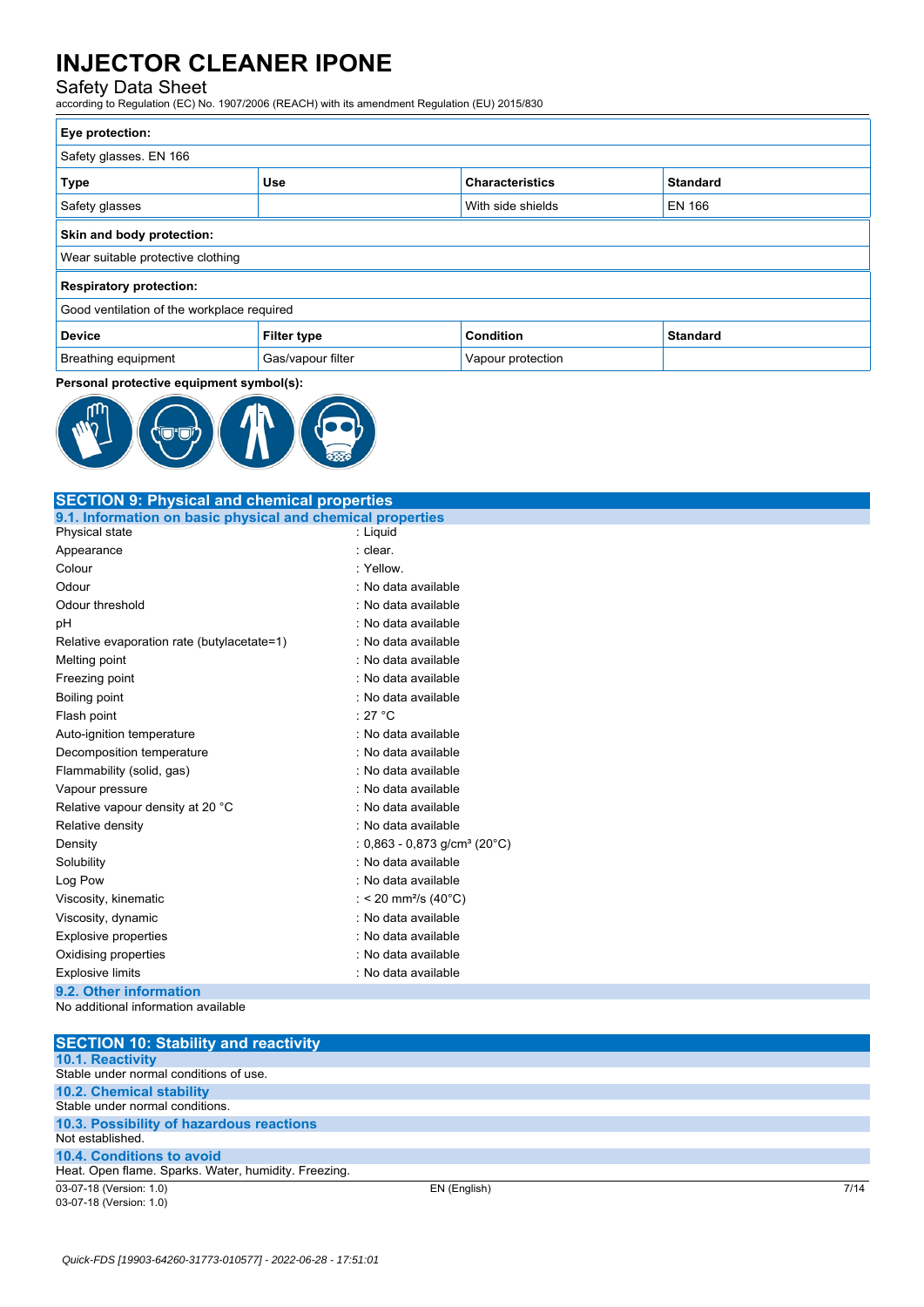Safety Data Sheet according to Regulation (EC) No. 1907/2006 (REACH) with its amendment Regulation (EU) 2015/830

#### **10.5. Incompatible materials**

No additional information available

**10.6. Hazardous decomposition products**

Incomplete combustion releases dangerous carbon monoxide, carbon dioxide and other toxic gases.

| <b>SECTION 11: Toxicological information</b> |                                           |
|----------------------------------------------|-------------------------------------------|
| 11.1. Information on toxicological effects   |                                           |
| Acute toxicity (oral)                        | : Not classified                          |
| Acute toxicity (dermal)                      | : Dermal: Harmful in contact with skin.   |
| Acute toxicity (inhalation)                  | : Inhalation: vapour: Harmful if inhaled. |
| <b>ATE CLP (dermal)</b>                      | 1943,998 mg/kg bodyweight                 |
| ATE CLP (vapours)                            | 16,216 mg/l/4h                            |

| Hydrocarbons, C10-C13, n-alkanes, isoalkanes, cyclics, <2% aromatics |                    |  |
|----------------------------------------------------------------------|--------------------|--|
| LD50 oral rat                                                        | $\ge$ = 5000 mg/kg |  |
| LD50 dermal rabbit                                                   | $\ge$ = 5000 mg/kg |  |
| LC50 inhalation rat (mg/l)                                           | $\ge$ = 50 mg/l/4h |  |

| naphthalene (91-20-3)      |                           |  |
|----------------------------|---------------------------|--|
| LD50 oral                  | 490 mg/kg                 |  |
| LD50 dermal rabbit         | $>$ 2000 mg/kg            |  |
| LD50 dermal                | $> 2500$ mg/kg            |  |
| LC50 inhalation rat (mg/l) | $> 340$ mg/m <sup>3</sup> |  |

| Reaction mass of 1,5-dimethyl glutarate, 1,6-dimethyl adipate and 1,4-dimethyl succinate |               |  |
|------------------------------------------------------------------------------------------|---------------|--|
| LD50 oral rat                                                                            | 5000 mg/kg    |  |
| LD50 dermal rat                                                                          | 2000 mg/kg    |  |
| LC50 inhalation rat (Vapours - mg/l/4h)                                                  | 11000 mg/l/4h |  |

| <b>xylene (mixture) (1330-20-7)</b>       |             |  |
|-------------------------------------------|-------------|--|
| LD50 oral rat                             | 2000 mg/kg  |  |
| LD50 dermal                               | 1100 mg/kg  |  |
| LC50 inhalation rat (Dust/Mist - mg/l/4h) | 1,5 mg/l/4h |  |
| LC50 inhalation rat (Vapours - mg/l/4h)   | 11 mg/l/4h  |  |

| <b>Toluene (108-88-3)</b>               |              |  |
|-----------------------------------------|--------------|--|
| LD50 oral rat                           | 5580 mg/kg   |  |
| LD50 dermal rabbit                      | 5000 mg/kg   |  |
| LC50 inhalation rat (Vapours - mg/l/4h) | 28,1 mg/l/4h |  |

|                                   | oleic acid, compound with (Z)-N-octadec-9-enylpropane-1,3-diamine (2:1) (34140-91-5) |      |
|-----------------------------------|--------------------------------------------------------------------------------------|------|
| LD50 oral rat                     | > 2000 mg/kg                                                                         |      |
| LD50 dermal rat                   | > 2000 mg/kg                                                                         |      |
| Skin corrosion/irritation         | : Causes skin irritation.                                                            |      |
| Serious eye damage/irritation     | : Causes serious eye irritation.                                                     |      |
| Respiratory or skin sensitisation | : Not classified                                                                     |      |
| Germ cell mutagenicity            | : Not classified                                                                     |      |
| Carcinogenicity                   | : Not classified                                                                     |      |
| Reproductive toxicity             | : Not classified                                                                     |      |
| STOT-single exposure              | : May cause respiratory irritation.                                                  |      |
| 03-07-18 (Version: 1.0)           | EN (English)                                                                         | 8/14 |

03-07-18 (Version: 1.0)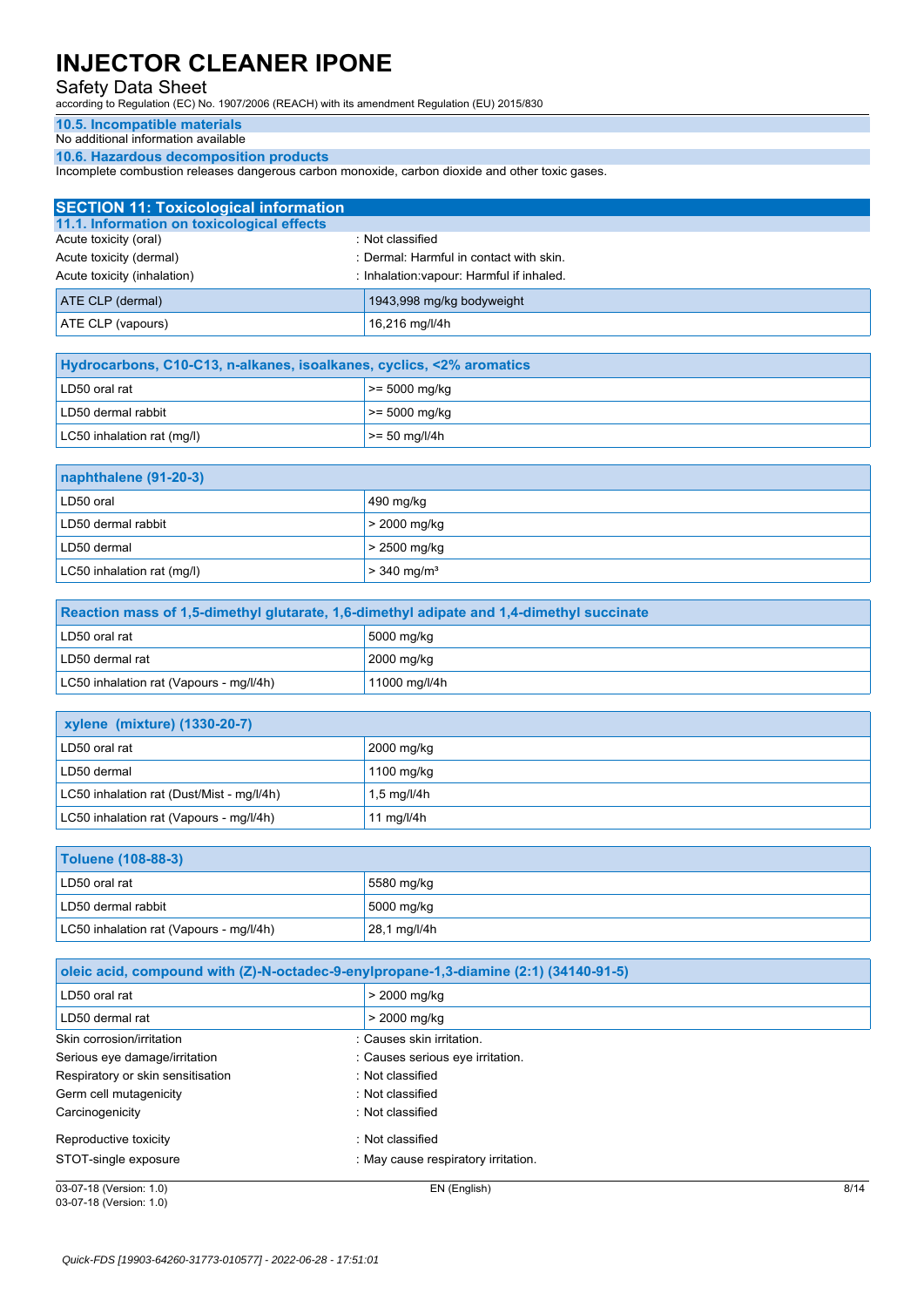Safety Data Sheet according to Regulation (EC) No. 1907/2006 (REACH) with its amendment Regulation (EU) 2015/830

| STOT-repeated exposure                                                               | : May cause damage to organs (central nervous system, kidneys, liver) through prolonged or<br>repeated exposure. |  |
|--------------------------------------------------------------------------------------|------------------------------------------------------------------------------------------------------------------|--|
| oleic acid, compound with (Z)-N-octadec-9-enylpropane-1,3-diamine (2:1) (34140-91-5) |                                                                                                                  |  |
| NOAEL (subchronic, oral, animal/male, 90 days)                                       | 1 mg/kg bodyweight                                                                                               |  |
| Aspiration hazard                                                                    | : May be fatal if swallowed and enters airways.                                                                  |  |
| <b>INJECTOR CLEANER IPONE</b>                                                        |                                                                                                                  |  |
| Viscosity, kinematic                                                                 | < 20 mm <sup>2</sup> /s (40 $^{\circ}$ C)                                                                        |  |
| <b>SECTION 12: Ecological information</b>                                            |                                                                                                                  |  |
| 12.1. Toxicity                                                                       |                                                                                                                  |  |
| Ecology - general                                                                    | : Harmful to aquatic life with long lasting effects.                                                             |  |
| Acute aquatic toxicity                                                               | : Not classified                                                                                                 |  |
| Chronic aquatic toxicity                                                             | : Harmful to aquatic life with long lasting effects.                                                             |  |
| naphthalene (91-20-3)                                                                |                                                                                                                  |  |
| LC50 fish 2                                                                          | >= 2350 µg/l 48 hours                                                                                            |  |
| EC50 Daphnia 1                                                                       | 1,96 mg/l 48 hours                                                                                               |  |
|                                                                                      |                                                                                                                  |  |
| Hydrocarbons, C10, aromatics, >1% naphthalene                                        |                                                                                                                  |  |
| LC50 fish 1                                                                          | 2 mg/l 4 days                                                                                                    |  |
| EC50 other aquatic organisms 1                                                       | 3 mg/l aquatic invertebrates                                                                                     |  |
| EC50 other aquatic organisms 2                                                       | 1,1 mg/l algae                                                                                                   |  |
| Phenol, (dimethylamino)methyl-, polyisobutylene derivs.                              |                                                                                                                  |  |
| LC50 fish 1                                                                          | 31 mg/l 4 days                                                                                                   |  |
| EC50 other aquatic organisms 1                                                       | > 100 mg/l aquatic invertebrates                                                                                 |  |
| EC50 96h algae (1)                                                                   | $>450$ mg/l                                                                                                      |  |
|                                                                                      |                                                                                                                  |  |

| Reaction mass of 1,5-dimethyl glutarate, 1,6-dimethyl adipate and 1,4-dimethyl succinate |                |
|------------------------------------------------------------------------------------------|----------------|
| LC50 fish 1                                                                              | 18 - 24 mg/l   |
| EC50 Daphnia 1                                                                           | 112 - 150 mg/l |
| EC50 72h algae $(1)$                                                                     | $> 85$ mg/l    |

| xylene (mixture) (1330-20-7)   |                     |  |
|--------------------------------|---------------------|--|
| LC50 fish 1                    | $2 - 11$ mg/l       |  |
| LC50 fish 2                    | $13,5 \text{ mg/l}$ |  |
| LC50 other aquatic organisms 1 | $21$ mg/l           |  |
| EC50 Daphnia 1                 | $1 - 5$ mg/l        |  |
| $EC50$ 72h algae (1)           | $3 - 5$ mg/l        |  |

| <b>Ethylbenzene (100-41-4)</b> |                     |
|--------------------------------|---------------------|
| LC50 fish 1                    | $12,1 \text{ mg/l}$ |
| EC50 Daphnia 1                 | $1,8 - 2,4$ mg/l    |
| EC50 72h algae $(1)$           | $438$ mg/           |

| Toluene (108-88-3) |                     |
|--------------------|---------------------|
| $LC50$ fish 1      | $5.5 \text{ mg/l}$  |
| EC50 Daphnia 1     | $3,78 \text{ mg/l}$ |

03-07-18 (Version: 1.0) EN (English) 9/14 03-07-18 (Version: 1.0)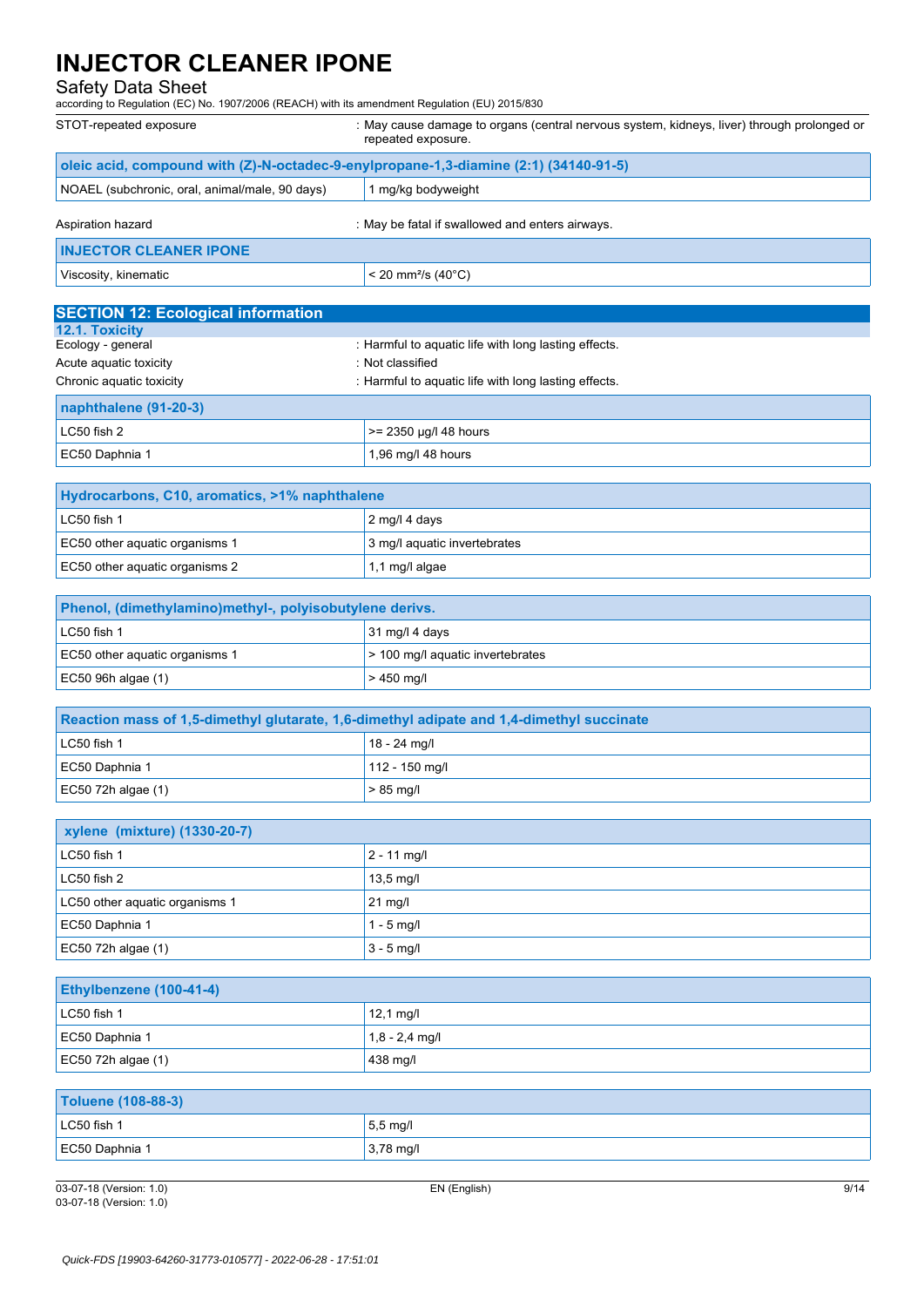# Safety Data Sheet

according to Regulation (EC) No. 1907/2006 (REACH) with its amendment Regulation (EU) 2015/830

| according to inegulation (EC) No. 1907/2000 (NEACH) With its amendment negulation (EO) 2019/090 |                                        |
|-------------------------------------------------------------------------------------------------|----------------------------------------|
| EC50 72h algae (1)                                                                              | $10$ mg/l                              |
| LOEC (chronic)                                                                                  | 2,77 mg/l 40 days onchorhynchus mykiss |
| NOEC chronic fish                                                                               | 1,39 mg/l 40 days onchorhynchus mykiss |
| NOEC chronic crustacea                                                                          | 10 mg/l                                |
|                                                                                                 |                                        |
| oleic acid, compound with (Z)-N-octadec-9-enylpropane-1,3-diamine (2:1) (34140-91-5)            |                                        |
| LC50 fish 1                                                                                     | 1,34 mg/l LC50 96 h - fish [mg/l]      |
| EC50 Daphnia 1                                                                                  | $1,4$ mg/l                             |
| NOEC (acute)                                                                                    | 993,2 mg/kg                            |
| 12.2. Persistence and degradability                                                             |                                        |
| Hydrocarbons, C10, aromatics, >1% naphthalene                                                   |                                        |
| Biodegradation                                                                                  | 58 % 28 days                           |
|                                                                                                 |                                        |
| Phenol, (dimethylamino)methyl-, polyisobutylene derivs.                                         |                                        |
| Biodegradation                                                                                  | 20,7 % 28 days                         |
|                                                                                                 |                                        |
| Reaction mass of 1,5-dimethyl glutarate, 1,6-dimethyl adipate and 1,4-dimethyl succinate        |                                        |
| Persistence and degradability                                                                   | Readily biodegradable.                 |
|                                                                                                 |                                        |
| xylene (mixture) (1330-20-7)                                                                    |                                        |
| Persistence and degradability                                                                   | Readily biodegradable.                 |
|                                                                                                 |                                        |
| Ethylbenzene (100-41-4)                                                                         |                                        |
| Persistence and degradability                                                                   | Readily biodegradable.                 |
|                                                                                                 |                                        |
| <b>Toluene (108-88-3)</b>                                                                       |                                        |
| Persistence and degradability                                                                   | Readily biodegradable.                 |
| oleic acid, compound with (Z)-N-octadec-9-enylpropane-1,3-diamine (2:1) (34140-91-5)            |                                        |
| Biodegradation                                                                                  | 61 % 28 days                           |
| 12.3. Bioaccumulative potential                                                                 |                                        |
| xylene (mixture) (1330-20-7)                                                                    |                                        |
| Log Pow                                                                                         | $2,77 - 3,15$                          |
| Bioaccumulative potential                                                                       | not bioaccumulable.                    |
|                                                                                                 |                                        |
| Ethylbenzene (100-41-4)                                                                         |                                        |
| Log Pow                                                                                         | 3,5                                    |
|                                                                                                 |                                        |
| <b>Toluene (108-88-3)</b>                                                                       |                                        |
| Bioconcentration factor (BCF REACH)                                                             | 90                                     |
| Log Pow                                                                                         | 2,65                                   |
| Bioaccumulative potential                                                                       | not bioaccumulable.                    |
|                                                                                                 |                                        |
| oleic acid, compound with (Z)-N-octadec-9-enylpropane-1,3-diamine (2:1) (34140-91-5)            |                                        |
| Bioconcentration factor (BCF REACH)                                                             | 70,8                                   |
|                                                                                                 |                                        |

**Log Kow 32,91**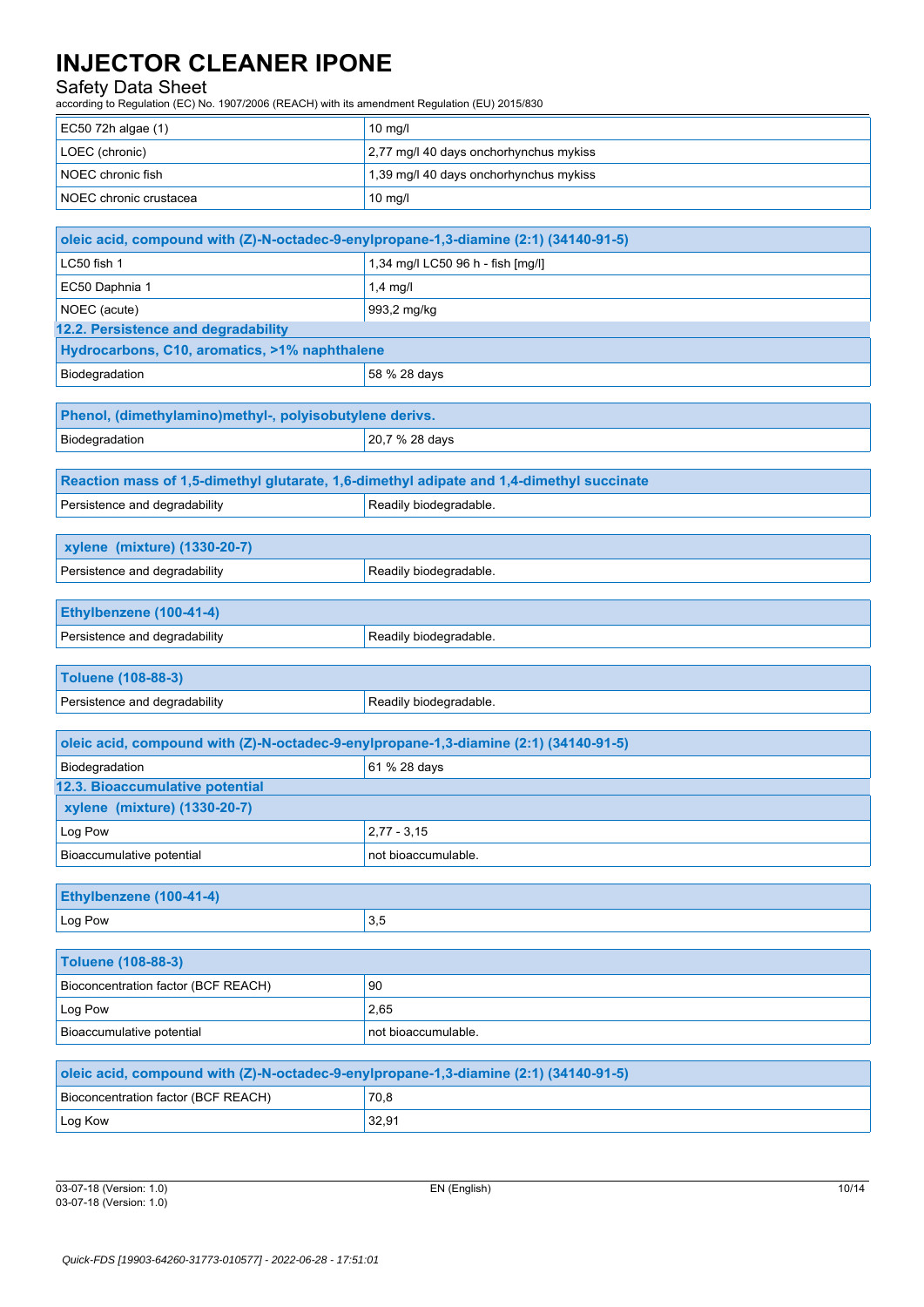#### Safety Data Sheet

according to Regulation (EC) No. 1907/2006 (REACH) with its amendment Regulation (EU) 2015/830

## **12.4. Mobility in soil Reaction mass of 1,5-dimethyl glutarate, 1,6-dimethyl adipate and 1,4-dimethyl succinate** Ecology - soil insoluble in water. **xylene (mixture) (1330-20-7)** Ecology - soil insoluble in water. Floats on water. **Ethylbenzene (100-41-4)** Ecology - soil insoluble in water. **Toluene (108-88-3)** Surface tension  $\Big| 0,0242 \text{ mM/m } 20 \text{°C}$ **12.5. Results of PBT and vPvB assessment** No additional information available **12.6. Other adverse effects** No additional information available

| <b>SECTION 13: Disposal considerations</b> |                                                                                                                                                                               |
|--------------------------------------------|-------------------------------------------------------------------------------------------------------------------------------------------------------------------------------|
| 13.1. Waste treatment methods              |                                                                                                                                                                               |
| Waste treatment methods                    | : Dispose of this material and its container to hazardous or special waste collection point, in<br>accordance with local, regional, national and/or international regulation. |
| Sewage disposal recommendations            | : Do not discharge into drains or the environment.                                                                                                                            |
| Product/Packaging disposal recommendations | : Collect all waste in suitable and labelled containers and dispose according to local<br>legislation.                                                                        |
| Additional information                     | : Empty the packaging completely prior to disposal. Do not re-use empty containers.                                                                                           |
| Ecology - waste materials                  | : Do not discharge the product into the environment.                                                                                                                          |

## **SECTION 14: Transport information**

| In accordance with ADR / RID / IMDG / IATA / ADN                                                       |                                                               |                                          |                                             |
|--------------------------------------------------------------------------------------------------------|---------------------------------------------------------------|------------------------------------------|---------------------------------------------|
| <b>ADR</b>                                                                                             | <b>IMDG</b>                                                   | <b>IATA</b>                              | <b>RID</b>                                  |
| 14.1. UN number                                                                                        |                                                               |                                          |                                             |
| 1993                                                                                                   | 1993                                                          | 1993                                     | 1993                                        |
| 14.2. UN proper shipping name                                                                          |                                                               |                                          |                                             |
| FLAMMABLE LIQUID,<br>N.O.S.                                                                            | FLAMMABLE LIQUID,<br>N.O.S.                                   | Flammable liquid, n.o.s.                 | FLAMMABLE LIQUID,<br>N.O.S.                 |
| <b>Transport document description</b>                                                                  |                                                               |                                          |                                             |
| UN 1993 FLAMMABLE<br>LIQUID, N.O.S.<br>(CONTAINS; xylene<br>(mixture); Ethylbenzene),<br>3, III, (D/E) | UN 1993 FLAMMABLE<br>LIQUID, N.O.S., 3, III                   | UN 1993 Flammable liquid, n.o.s., 3, III | UN 1993 FLAMMABLE<br>LIQUID, N.O.S., 3, III |
| 14.3. Transport hazard class(es)                                                                       |                                                               |                                          |                                             |
| 3                                                                                                      | 3                                                             | 3                                        | 3                                           |
|                                                                                                        |                                                               |                                          |                                             |
| 14.4. Packing group                                                                                    |                                                               |                                          |                                             |
| III                                                                                                    | III                                                           | III                                      | Ш                                           |
| <b>14.5. Environmental hazards</b>                                                                     |                                                               |                                          |                                             |
| Dangerous for the<br>environment : No                                                                  | Dangerous for the<br>environment : No<br>Marine pollutant: No | Dangerous for the environment: No        | Dangerous for the<br>environment : No       |

03-07-18 (Version: 1.0) EN (English) 11/14 03-07-18 (Version: 1.0)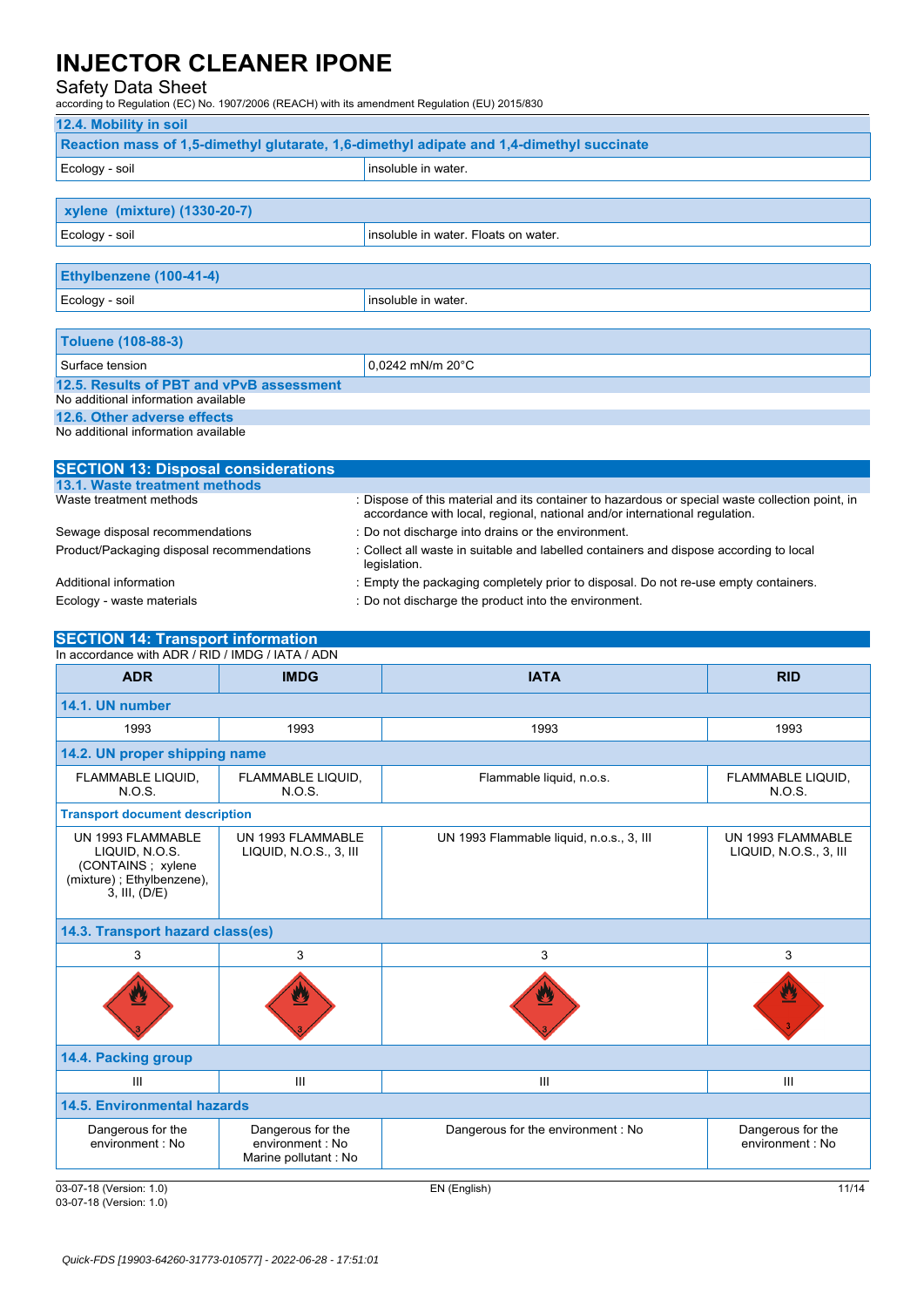Safety Data Sheet according to Regulation (EC) No. 1907/2006 (REACH) with its amendment Regulation (EU) 2015/830

| No supplementary information available                       |                           |
|--------------------------------------------------------------|---------------------------|
| 14.6. Special precautions for user                           |                           |
| <b>Overland transport</b>                                    |                           |
| Classification code (ADR)                                    | : F1                      |
| Special provisions (ADR)                                     | : 274, 601                |
| Limited quantities (ADR)                                     | : 51                      |
| Excepted quantities (ADR)                                    | : E1                      |
| Packing instructions (ADR)                                   | : P001, IBC03, LP01, R001 |
| Mixed packing provisions (ADR)                               | : MP19                    |
| Portable tank and bulk container instructions<br>(ADR)       | : T4                      |
| Portable tank and bulk container special provisions<br>(ADR) | : TP1, TP29               |
| Tank code (ADR)                                              | : LGBF                    |
| Vehicle for tank carriage                                    | : FL                      |
| Transport category (ADR)                                     | : 3                       |
| Special provisions for carriage - Packages (ADR)             | : V12                     |
| Special provisions for carriage - Operation (ADR)            | $\cdot$ S2                |
| Hazard identification number (Kemler No.)                    | :30                       |
| Orange plates                                                | 30<br>1993                |
| Tunnel restriction code (ADR)                                | : D/E                     |
| EAC code                                                     | $: \cdot 3YE$             |
| <b>Transport by sea</b>                                      |                           |
| Special provisions (IMDG)                                    | : 223, 274, 955           |
| Packing instructions (IMDG)                                  | : P001, LP01              |
| IBC packing instructions (IMDG)                              | : IBC03                   |
| Tank instructions (IMDG)                                     | : T4                      |
| Tank special provisions (IMDG)                               | : TP1, TP29               |
| EmS-No. (Fire)                                               | $:$ F-E                   |
| EmS-No. (Spillage)                                           | $: S-E$                   |
| Stowage category (IMDG)                                      | : A                       |
|                                                              |                           |
| Air transport                                                |                           |
| PCA Excepted quantities (IATA)                               | : E1                      |
| PCA Limited quantities (IATA)                                | : Y344                    |
| PCA limited quantity max net quantity (IATA)                 | : 10L                     |
| PCA packing instructions (IATA)                              | : 355                     |
| PCA max net quantity (IATA)                                  | : 60L                     |
| CAO packing instructions (IATA)                              | :366                      |
| CAO max net quantity (IATA)                                  | : 220L                    |
| Special provisions (IATA)                                    | : A3                      |
| ERG code (IATA)                                              | : 3L                      |
| <b>Rail transport</b>                                        |                           |
| Classification code (RID)                                    | : F1                      |
| Special provisions (RID)                                     | : 274, 601                |
| Limited quantities (RID)                                     | : 5L                      |
| Excepted quantities (RID)                                    | : E1                      |
| Packing instructions (RID)                                   | : P001, IBC03, LP01, R001 |
| Mixed packing provisions (RID)                               | : MP19                    |
| Portable tank and bulk container instructions (RID)          | : T4                      |
| Portable tank and bulk container special provisions<br>(RID) | : TP1, TP29               |
| Tank codes for RID tanks (RID)                               | : LGBF                    |
| Transport category (RID)                                     | : 3                       |
| Special provisions for carriage - Packages (RID)             | : W12                     |
|                                                              |                           |

03-07-18 (Version: 1.0) EN (English) 12/14 03-07-18 (Version: 1.0)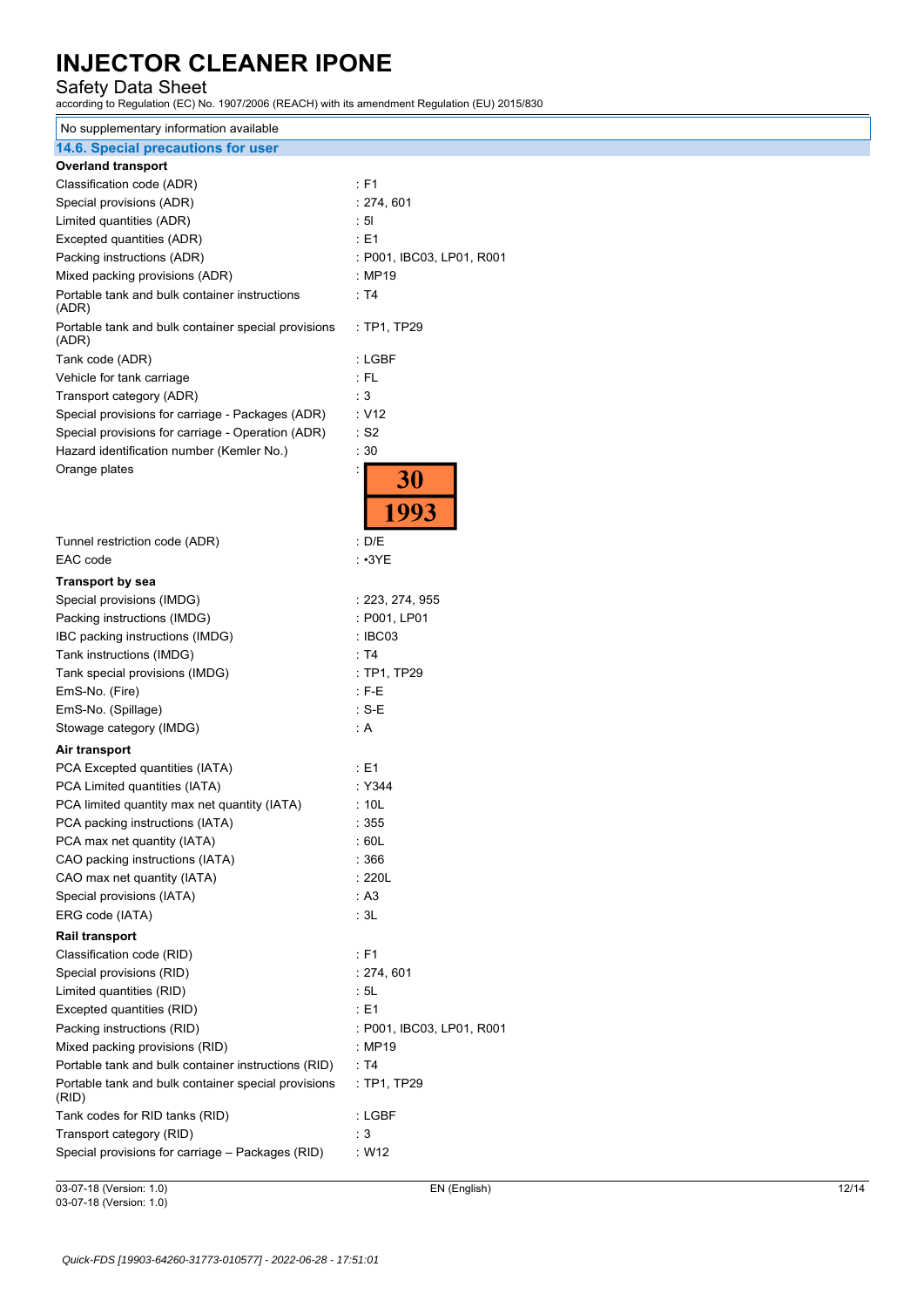#### Safety Data Sheet

according to Regulation (EC) No. 1907/2006 (REACH) with its amendment Regulation (EU) 2015/830

Colis express (express parcels) (RID) : CE4

Hazard identification number (RID) : 30

**14.7. Transport in bulk according to Annex II of Marpol and the IBC Code** Not applicable

#### **SECTION 15: Regulatory information**

**15.1. Safety, health and environmental regulations/legislation specific for the substance or mixture**

#### **15.1.1. EU-Regulations**

Contains no REACH substances with Annex XVII restrictions Contains no substance on the REACH candidate list

Contains no REACH Annex XIV substances

| Detergent Regulation: Labelling of contents:   |         |
|------------------------------------------------|---------|
| <b>Component</b>                               | %       |
| aromatic hydrocarbons                          | $>=30%$ |
| aliphatic hydrocarbons, amphoteric surfactants | $< 5\%$ |
| Directive 2012/18/EU (SEVESO III)              |         |

#### **15.1.2. National regulations**

#### **France**

| Occupational diseases                                                                | : RG 4 BIS - Affections gastro-intestinales provoguées par le benzène, le toluène, les<br>xylènes et tous les produits en renfermant                                                           |  |
|--------------------------------------------------------------------------------------|------------------------------------------------------------------------------------------------------------------------------------------------------------------------------------------------|--|
|                                                                                      | RG 84 - Affections engendrées par les solvants organiques liquides à usage professionnel                                                                                                       |  |
| Germany                                                                              |                                                                                                                                                                                                |  |
| Reference to AwSV                                                                    | : Water hazard class (WGK) 3, severe hazard to waters (Classification according to AwSV,<br>Annex 1)                                                                                           |  |
| 12th Ordinance Implementing the Federal<br>Immission Control Act - 12. BlmSchV       | : Is not subject of the 12. BlmSchV (Hazardous Incident Ordinance)                                                                                                                             |  |
| <b>Netherlands</b>                                                                   |                                                                                                                                                                                                |  |
| SZW-lijst van kankerverwekkende stoffen                                              | : None of the components are listed                                                                                                                                                            |  |
| SZW-lijst van mutagene stoffen                                                       | : None of the components are listed                                                                                                                                                            |  |
| NIET-limitatieve lijst van voor de voortplanting<br>giftige stoffen - Borstvoeding   | : None of the components are listed                                                                                                                                                            |  |
| NIET-limitatieve lijst van voor de voortplanting<br>giftige stoffen - Vruchtbaarheid | : None of the components are listed                                                                                                                                                            |  |
| NIET-limitatieve lijst van voor de voortplanting<br>giftige stoffen - Ontwikkeling   | : xylene (mixture), Toluene are listed                                                                                                                                                         |  |
| <b>Denmark</b>                                                                       |                                                                                                                                                                                                |  |
| Class for fire hazard                                                                | : Class II-1                                                                                                                                                                                   |  |
| Store unit                                                                           | $: 5$ liter                                                                                                                                                                                    |  |
| <b>Classification remarks</b>                                                        | : R10 <h226;h304;h312;h315;h319;h332;h335;h373;h412>; Emergency management<br/>quidelines for the storage of flammable liquids must be followed</h226;h304;h312;h315;h319;h332;h335;h373;h412> |  |
| Danish National Regulations                                                          | : Young people below the age of 18 years are not allowed to use the product                                                                                                                    |  |
|                                                                                      | Pregnant/breastfeeding women working with the product must not be in direct contact with<br>the product                                                                                        |  |
|                                                                                      | The requirements from the Danish Working Environment Authorities regarding work with<br>carcinogens must be followed during use and disposal                                                   |  |
| 15.2. Chemical safety assessment                                                     |                                                                                                                                                                                                |  |

#### **15.2. Chemical safety assessment** No additional information available

| <b>SECTION 16: Other information</b> |                                                                   |       |
|--------------------------------------|-------------------------------------------------------------------|-------|
| Full text of H- and EUH-statements:  |                                                                   |       |
| Acute Tox. 4 (Dermal)                | Acute toxicity (dermal), Category 4                               |       |
| Acute Tox. 4 (Inhalation)            | Acute toxicity (inhal.), Category 4                               |       |
| Acute Tox. 4 (Oral)                  | Acute toxicity (oral), Category 4                                 |       |
| Aquatic Acute 1                      | Hazardous to the aquatic environment - Acute Hazard, Category 1   |       |
| Aquatic Chronic 1                    | Hazardous to the aquatic environment — Chronic Hazard, Category 1 |       |
| 03-07-18 (Version: 1.0)              | EN (English)                                                      | 13/14 |

03-07-18 (Version: 1.0)